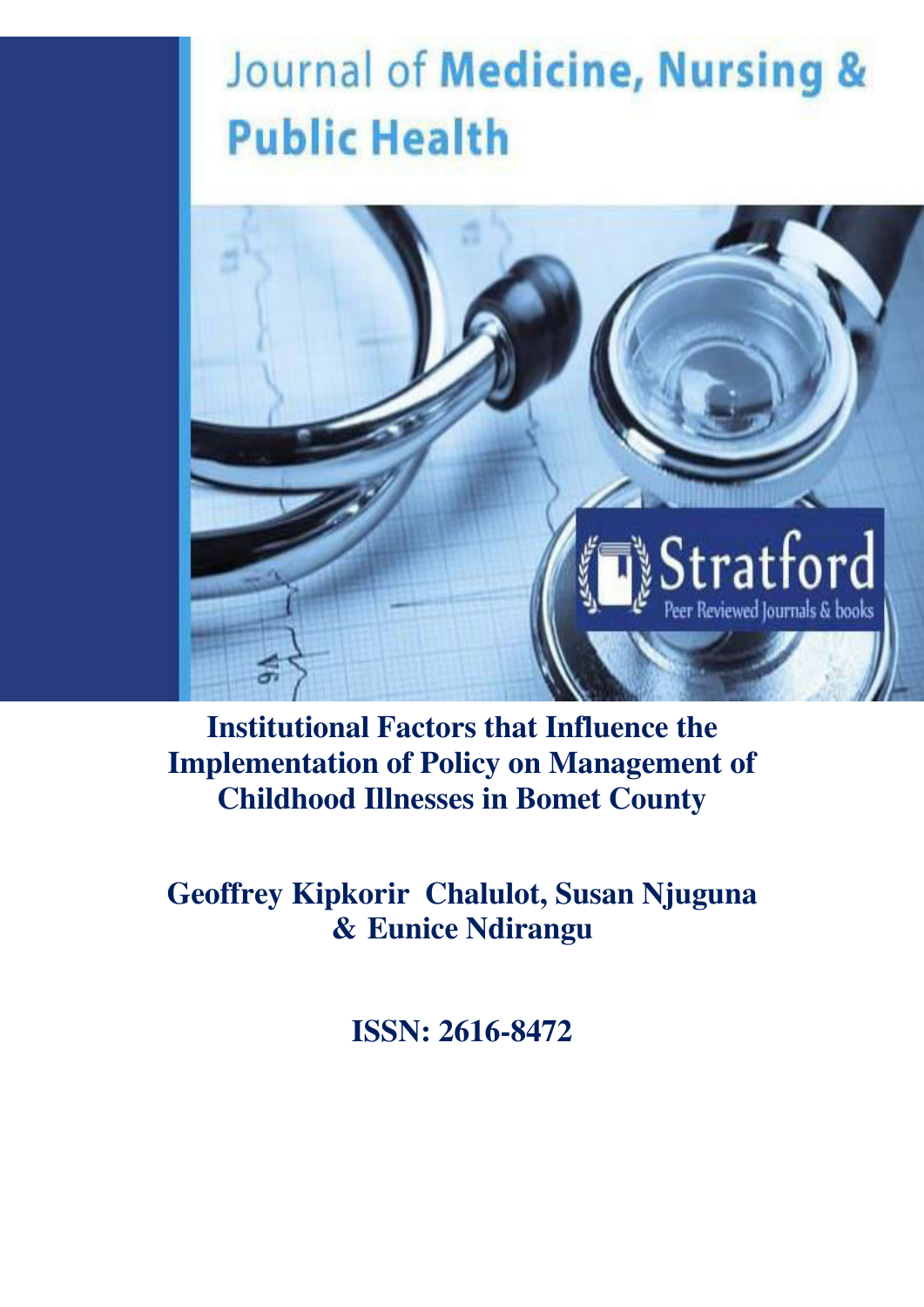

## **Institutional Factors that Influence the Implementation of Policy on Management of Childhood Illnesses in Bomet County**

**1\*Geoffrey Kipkorir Chalulot <sup>1</sup>Kenya Methodist University**

> **2 Susan Njuguna Daystar University**

**<sup>3</sup>Eunice Ndirangu Aga Khan University**

**\*Corresponding Author's Email: [gchalulot@yahoo.com](mailto:gchalulot@yahoo.com)**

*How to cite this article***: Chalulot, G. K., Ndirangu E. & Njuguna, S. (2018). Institutional Factors that Influence the Implementation of Policy on Management of Childhood Illnesses in Bomet County,** *Journal of Medicine, Nursing & Public Health,* **Vol. 1(1), 55- 67.**

### **Abstract**

The study aimed at establishing the institutional factors that influenced the implementation of policy on management of childhood illnesses in Bomet County. A descriptive cross sectional study design with both quantitative and qualitative approaches was used for data collection. The study population was a total of 279 health workers in Bomet County Hospital and Tenwek Hospital. A sample of 164 was arrived at which was selected using stratified and simple random sampling technique. The quantitative data was analyzed using Statistical Package for Social Sciences (SPSS version 24). The study established a significant positive relationship between institutional factors of enhancing compliance to policy procedures on implementation of policy on management of childhood illnesses at  $0.824$ ,  $p > 0.01$ . The study recommends that health institutions in Bomet County facilitate the dissemination and compliance to the implementation of the policy on management of childhood illnesses.

**Key words:** *Institutional factors, implementation, policy on management, childhood illnesses Bomet County.*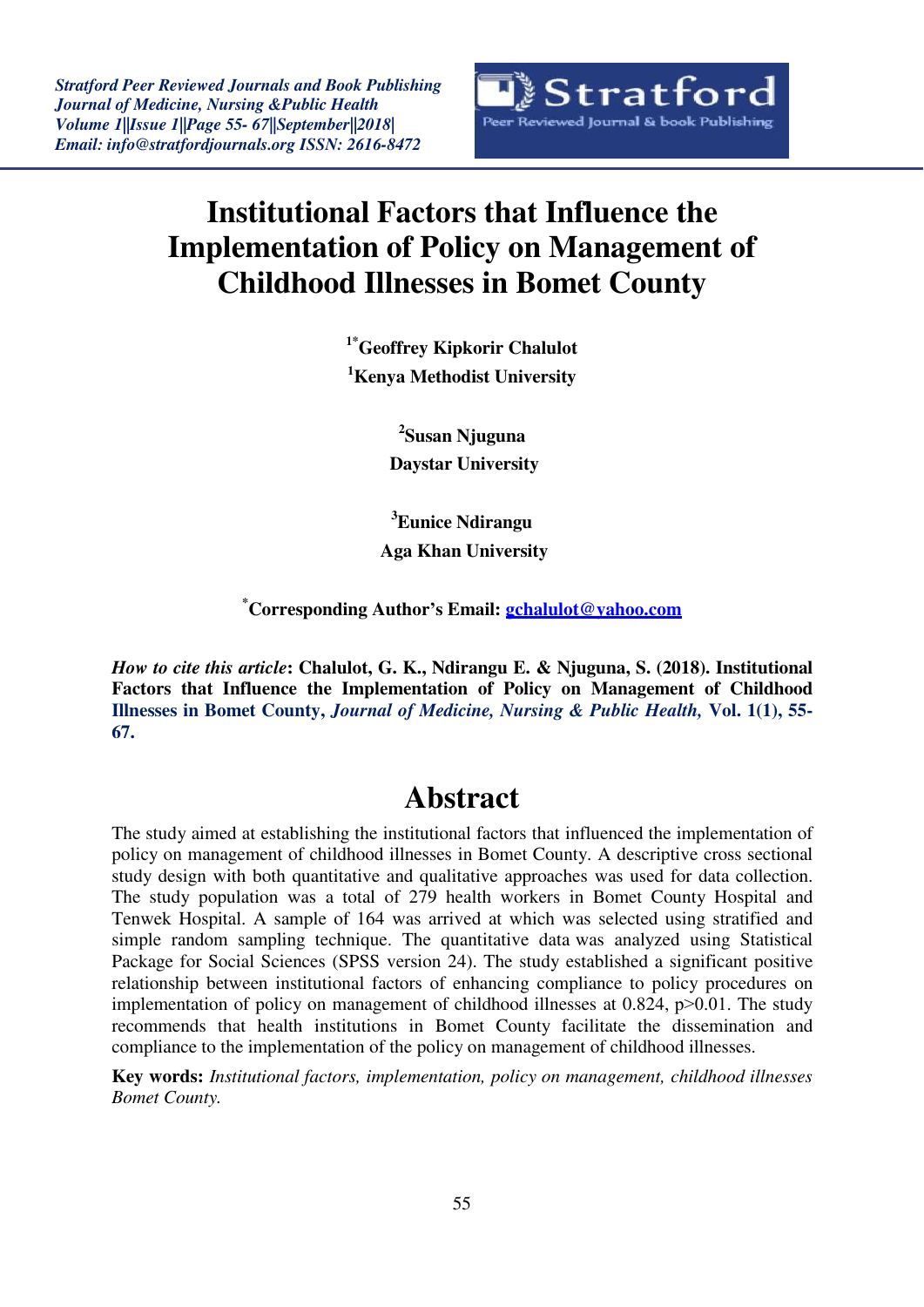#### **1.1 Background to the Study**

Implementation of integrated management of childhood illness (IMCI) is a comprehensive approach that forms the basis of child health towards ensuring that the child attains the fifth birthday. The strategy had the aim of preventing through early diagnosis and management of malaria, pneumonia, diarrhea, measles and malnutrition. The integration of the teaching into nursing curriculum has been enforced since 1999 to ensure that every graduate can implement the IMCI strategy (Department of Health and Human Services, 2011).

The other components of IMCI include; ensuring that observation and supervision are well monitored, training of all family members, guardians and members of the community emphasizing on the importance of good health and appropriate home care (Robinson, 2011). The World Health Organization (WHO) reported that 7.5 million children under 5 years all over the world died due to diseases like malaria, malnutrition, measles, acute respiratory infections (ARI) and diarrhea, all which are conditions that IMCI strategy seeks to address (WHO, 2012).

Globally, despite great efforts to better the health of children and their nutrition for more than 25 years, by the end of every year about 12 million children die before they attain the age of 5 (MoH, 2017). By the end of 2001, about 40 countries were at different stages of implementation of policy on management of childhood illnesses (Ellenbecker, Fawcett and Glazer, 2012). In Peru, Brazil and Colombia there is an ongoing process aimed at bettering the skills of health workers, the health system and enlightening families on good health for their children. IMCI in India and Pakistan has been operating for about thirty years, and most evaluations show positive results. In Israel as well as in Germany this efforts came up due to negative impacts of disease programs controls for example those that deal with diarrhea and acute respiratory infections. IMCI in the above countries is being actualized with regards to a Family Health Program (FHP), upheld by the World Bank and by the MoH. The FHP, coordinated with the Community Health Worker's Program (CHWP), is incorporated among general society approaches of the MoH with an extraordinary accentuation on first-level care. The indictors used for implementation included; guiding policies and procedures, ensuring the health workers are equipped on IMCI and capacity building to patients who visited the health facilities.

In Africa, implementation of policy on management of childhood illnesses began in 1995. By June 1999, 63 countries were at different stages of implementation this countries include; South Africa, Egypt and Nigeria and at least 12 others which include; Algeria, Somalia and Zimbabwe had communicated awareness had not yet begun exercises (Arner, 2010). There are three segments to IMCI, and intercessions in each of the three parts include both curative and disease prevention/health promotion activities: enhancing case administration abilities of health specialists through the arrangement of rules on IMCI, adjusted to the main setting, and exercises to advance their use; enhancing the health framework by guaranteeing the accessibility of basic medications and other supplies and enhancing the association of work at the health office level.

Kenya Ministry of Health and other stakeholders have supported courses in Emergency Triage Assessment and Treatment Plus (ETAT+) within the framework of government Provincial, District and county hospitals throughout the country (MoH, 2017).Kenya assumed a dynamic role in building up the IMCI program. It was one of the nations which partook in a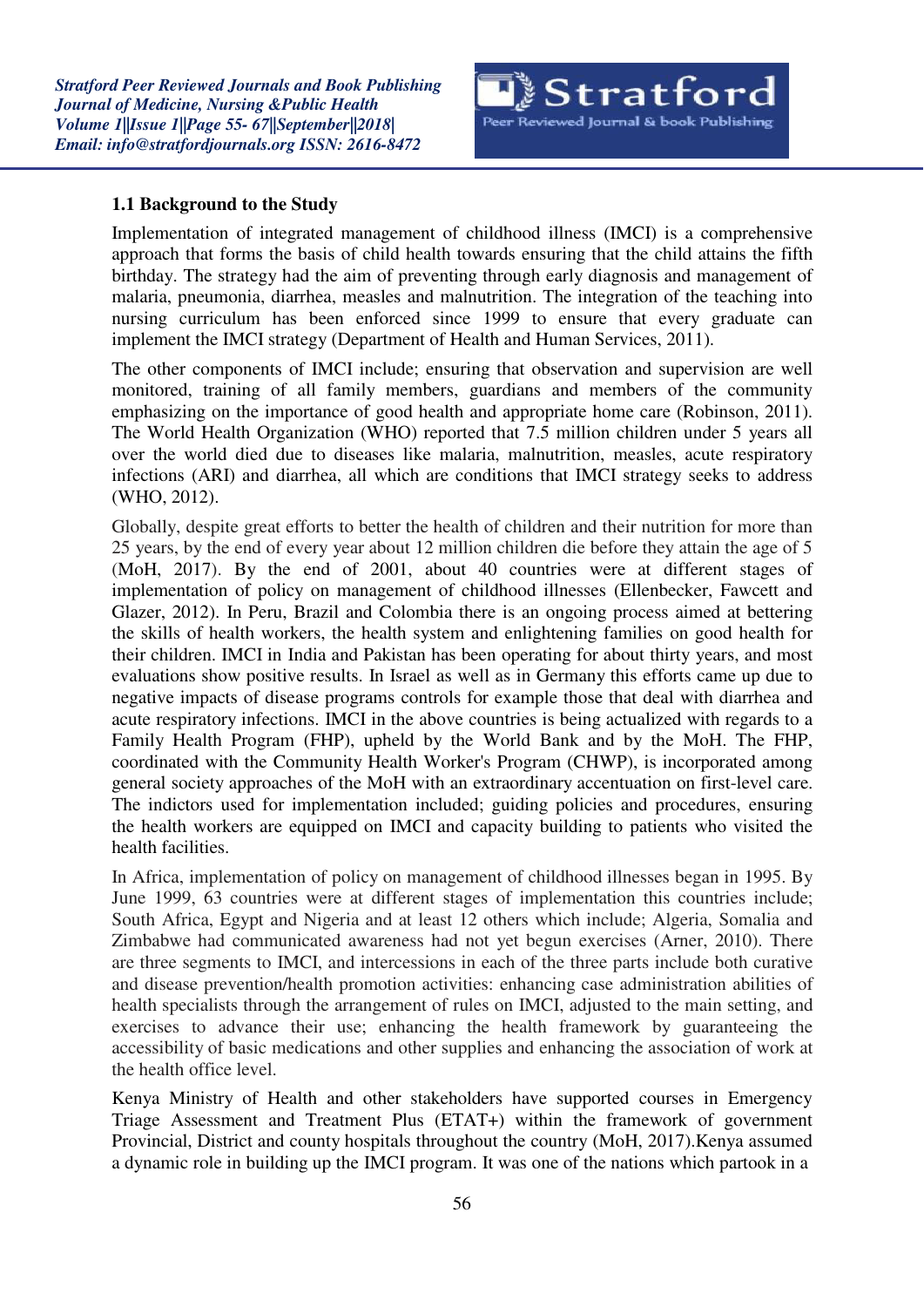*Stratford Peer Reviewed Journals and Book Publishing Journal of Medicine, Nursing &Public Health Volume 1||Issue 1||Page 55- 67||September||2018| Email: [info@stratfordjournals.org](mailto:info@stratfordjournals.org) ISSN: 2616-8472*

Multi-Country Evaluation (MCE) study (Kenya Demographic Health Survey, 2014). Outcomes from the MCE proposed that, if legitimately executed, IMCI enhances the nature of care, is financially, and decreases grimness and death rates for children under-five years old. After scattering of the MCE discoveries, IMCI was incorporated into the list of Essential Health Interventions in Kenya to be effected all through the nation. The policy on management of childhood illnesses therefore encompasses both IMCI and ETAT to facilitate better outcomes for children seeking services at health facilities.

#### **1.2 Problem Statement**

The implementation of the policy on management of childhood illnesses as a strategy has accomplished significantly positive outcomes both in reducing mortality and improving health outcomes for children under five in several counties in Kenya. However Longisa was rated at 6.1 compared to private hospitals like Tenwek 9.3 on the implementation of policies on management of childhood illnesses (MoH, 2017). In Bomet County, under-five mortality reduced by 28% from thirty seven for each thousand live births in 2014 to thirteen of every one thousand live births (13/1000)by 2016 though this is still short of the target of 44 %(MoH, 2017). The Nurse training programs at Diploma and Undergraduate levels include the teaching and examining of students in IMCI where those who graduated since 2014 have all undergone a course in IMCI and ETAT within the program. The Nursing Council of Kenya (NCK 2016) identified the primary challenge of implementation of the strategy as low adherence to the guidelines by health care workers. To ensure better outcomes. Nurses working in pediatrics and emergency departments handling children have had a number of updates on the implementation of the policies on management of childhood illnesses. Despite these inputs, there was lower performance reported of implementation of policy on management of childhood illnesses in Longisa public hospital compared to other service providers in Bomet (Nyamongo, 2016). What is not clear is the institutional factors that influence the implementation of the policy on management of childhood illnesses.

#### **1.3 Specific Objective**

To establish institutional factors that influenced the implementation of Policy on management of childhood illnesses in Bomet County.

#### **2.1 Literature Review**

#### **2.2 Theoretical Framework**

This study is based on the pathway of survival model. According to D'Souza (2013), this model was first presented by Mosley and Chen in 1984 and recently adopted by the World Bank as life cycle approach. The model shows the relationship between the health system, the household and the community, in terms of childcare. Mosley – Chen Framework therefore includes both social and biological variables related to child health care. The assumption is that childhood mortality at the household, community level and individual level notwithstanding are guided by a set of common mechanism which include environmental, social and maternal factors within the health care delivery

Caldwell and Caldwell (2014) pointed out that the survival pathway guide is designed to prevent childhood behaviors such as breast feeding that can be enhanced at home entirely through immunization which its effort is based in the health care system. The study further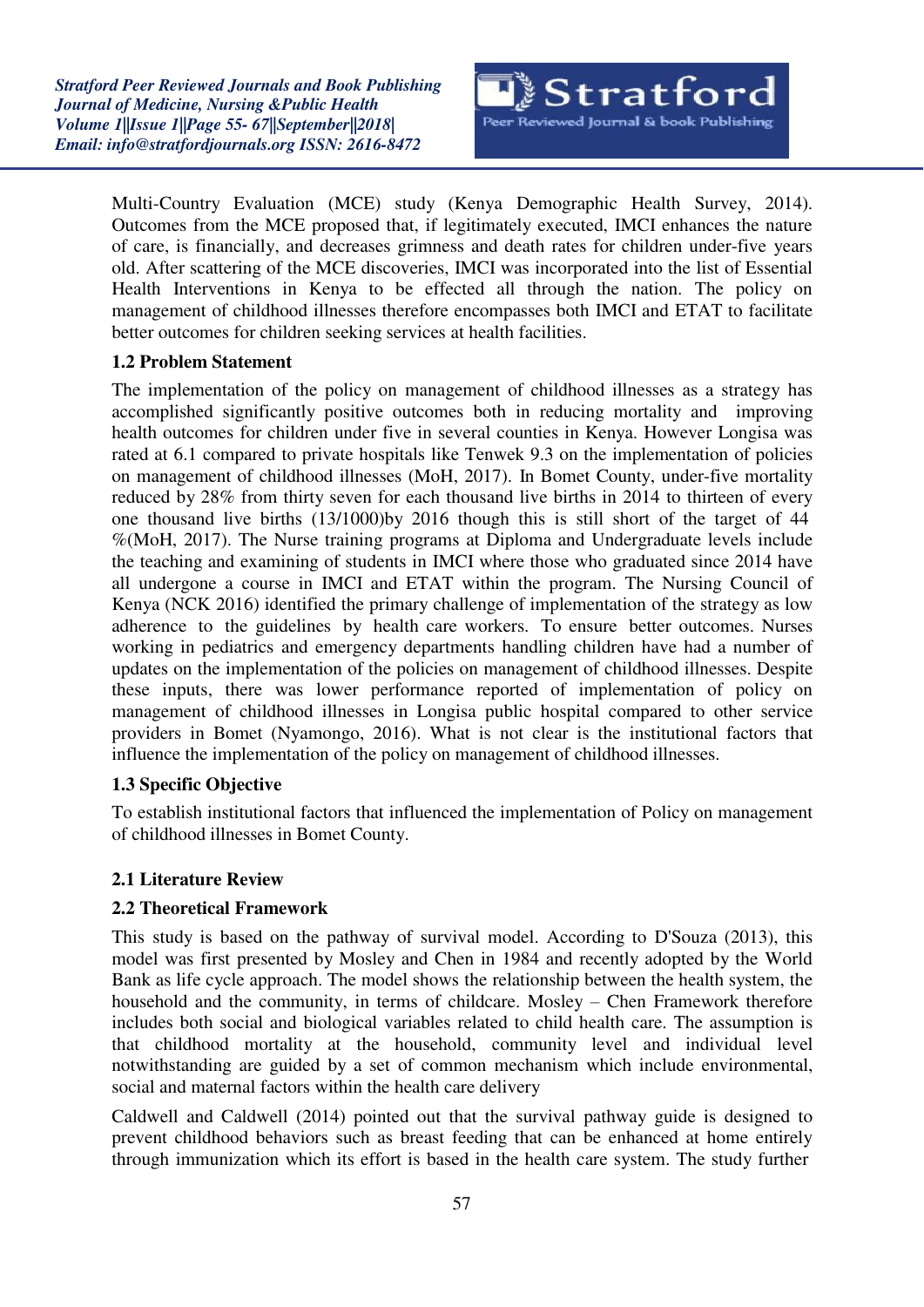*Stratford Peer Reviewed Journals and Book Publishing Journal of Medicine, Nursing &Public Health Volume 1||Issue 1||Page 55- 67||September||2018| Email: [info@stratfordjournals.org](mailto:info@stratfordjournals.org) ISSN: 2616-8472*



points out that the pathways portrays the management of childhood illness which in many instances can be handled at home by the mother if she is equipped with taking critical conditions when external procedures and help is required.



**Source: Wijekoom and Martines (2014)**

#### **2.3 Institutional Factors**

#### **2.3.1 Availability of Policies**

Lowwenson (2010), in a study done in Tanzania, report that IMCI policies availability at the health facility had a significant impact on the use of health care services and the resulting disease outcomes. Some health care did not have a basic idea of IMCI policies thus influencing its implementation. Frankenberg and Thomas (2011) show that various challenges identified with IMCI policy availability, specifically lack of knowledge on rules of IMCI amongst the health care workers. The health workers that had knowledge on the IMCI spoke well on its approach. Majority of the respondents were in agreed that the IMCI approach helped in reduction of sickness among children and thus led to reduction in their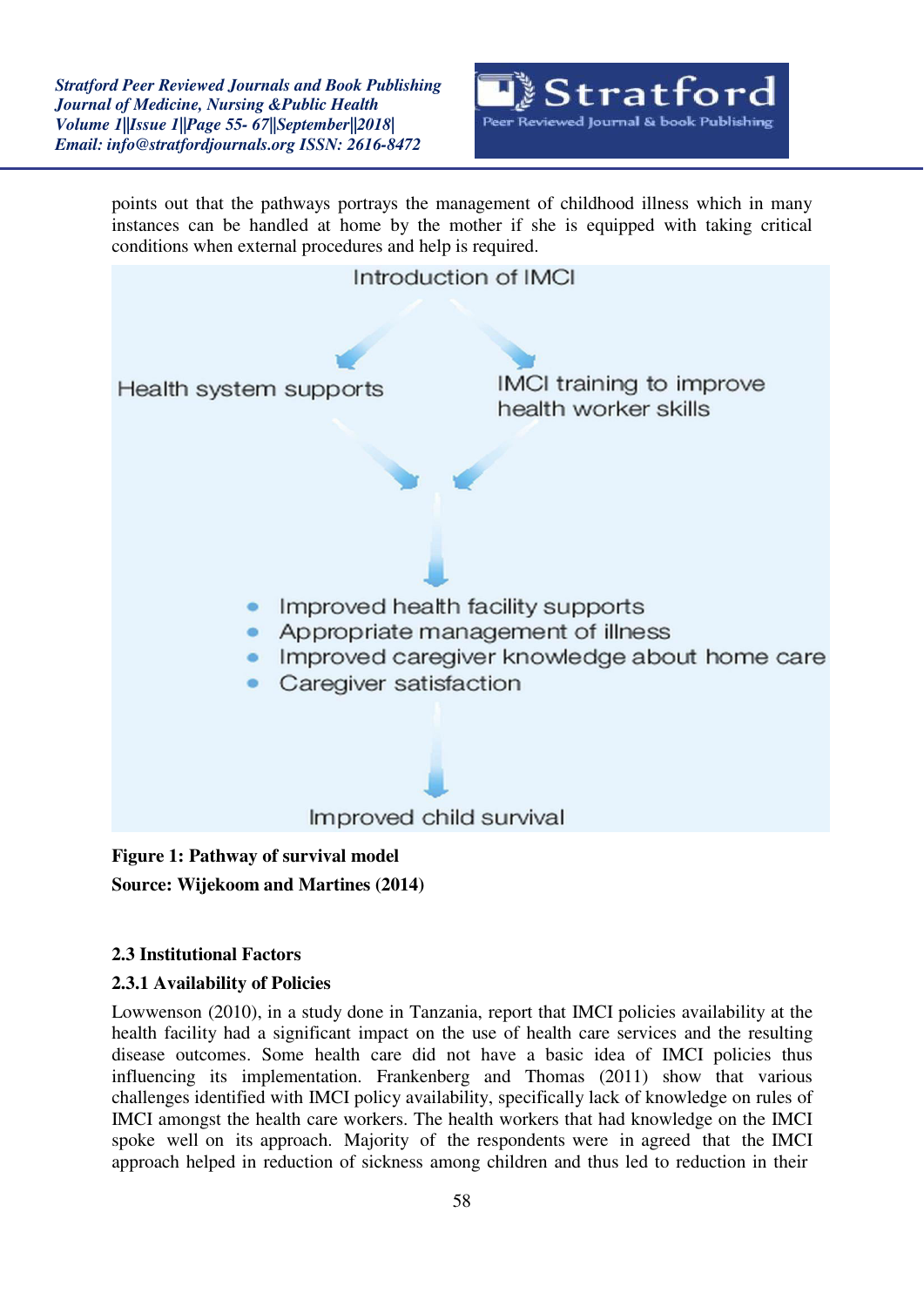death rates. Lack of training among the health workers on the available policies and lack of appropriate monitoring were the main challenges found in the use of IMCI. In a study conducted by Gitonga (2008), private health facilities were reported to be well informed on the available IMCI policies since this was required during their placement in the institutions due to their presumed comprehensiveness.

#### **2.3.2 Policy Dissemination**

The MCE found that IMCI goal was to improve the growth rate of children under 5 years, to reduce their death rate due to disease and was found to be cost effective in 2004 (Kenya Demographic Health Survey, 2014). However, a decade later that is 2014 that's after IMCI was introduced in Bomet, some challenges came up on policy dissemination which remained the main issue to be achieved. Absence of supervision, development and support from the health system were the main challenges experienced by the IMCI. The latter is said to effect on guaranteeing steady control and educating of staff (MoH, 2017).

A study by Whyte(2014) in Ukraine shows that shortage of policy dissemination in-benefit scope reflected insufficient subsidizing for IMCI direction and methodology training, which is esteemed at over \$1000 per learner, at both local and national levels. Assets overseen at the area level were lacking to take care of these costs, implying that areas were reliant on focal level assets for expanding scope.

Hobcraft and Rutstein (2015) report that the Government of Uganda was seen as being hesitant to disseminate elective IMCI policies. Different variables prompting hesitance to guidance and systems IMCI usage incorporated: the troubles in showing the general health effect of f-IMCI; a switch in the concentration of advancement accomplices towards the group part of IMCI (c-IMCI); and for the most part low levels of enthusiasm for child health at a national and global level.

According to Lowwenson (2014) lack of policy dissemination in offices limits health specialist ability to direct the main measurements of treatment. Policies on occupation helps, for example, the diagram booklet, divider graphs, timing gadget, recording structures, mugs and basins for storing drinking water were for the most part hard to find. This constrained policy dissemination of IMCI result to more deaths according to the study.

Mosley and Chen (2011) observe the agreement between the potential of CHW policies in the improvement of community coverage and access to basic health care services. However, some CHW policies on large-scale national policies have not always been successful. As policies move a notch higher, CHWs usually tend to be both ill-trained and ill-equipped for the increase and often-times contradiction in roles and duties. CHW program challenges include; accountability, supervision, focus and retention in addition to the struggle for legitimacy within the community since even though they provide treatment, they are not classified as health care professionals.

The Mosley and Chen (2011) study showed the effects of CHW programs and policies in Africa. CHWs do influence the medical treatment behavior and help in improving on the availability of the right treatment form any diseases among children, especially in the remote and deprived areas of society. An evaluation of CHW policies in two chosen villages of Nigeria returned a CHW utilization rate of 26.1%, which was a decrease in the use of patent medicine dealers (44.8% to 17.9%) and some increase in the use of health facilities (30.2% to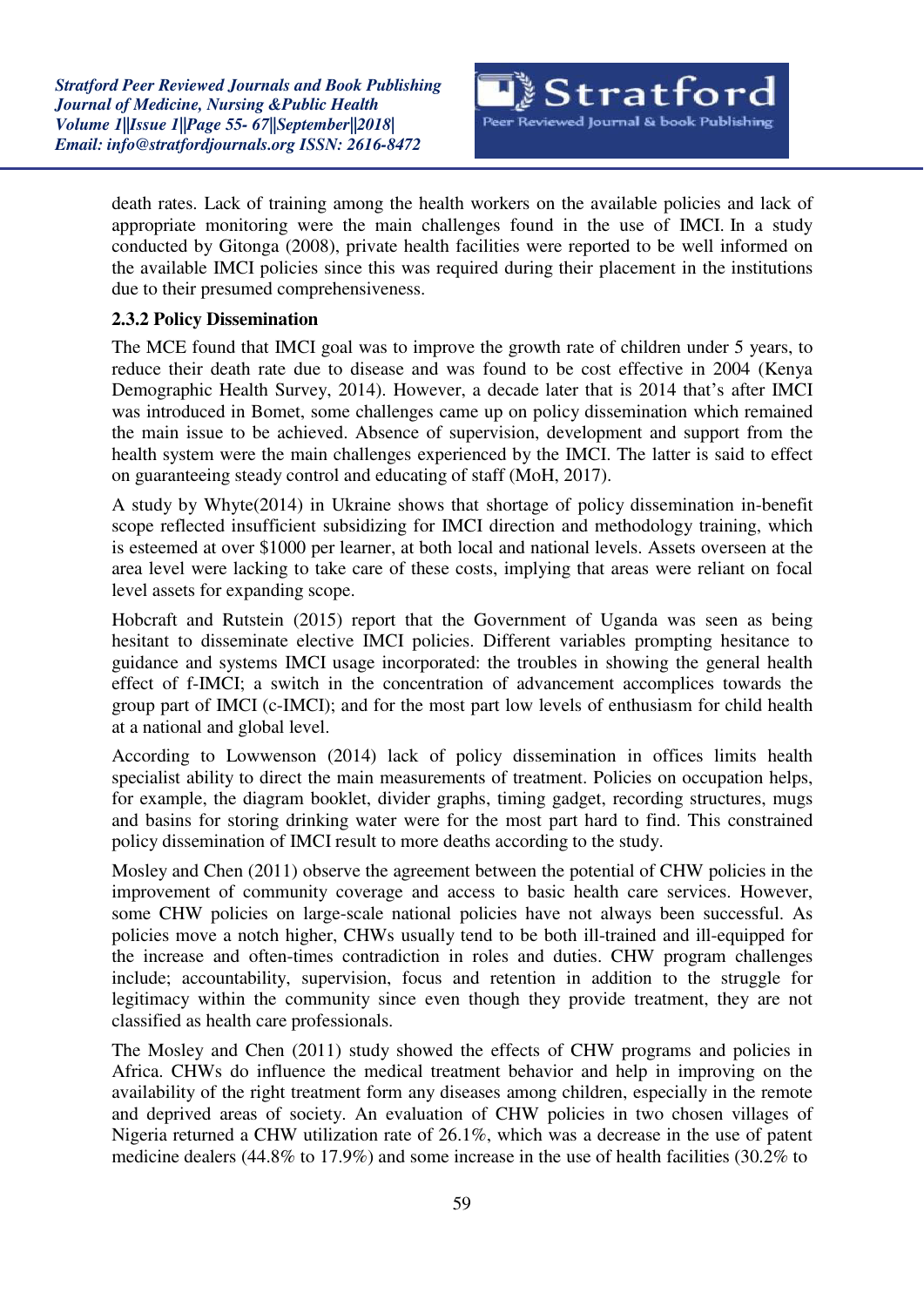32.2%). The results from a malaria CCM policy evaluation in two remote districts of Kenya did support the view that CHWs are influential in the provision of health care to families (Nolan et al., 2014). In Zambia, the provision of ICCM by CHWs' showed increased CHW use while there was decrease in the use of health facilities by children with non-severe pneumonia and fever. Volunteer CHWs got the credit for reducing deaths among children and the improvement of care-seeking policies and practices for fever/malaria and diarrhea in rural Uganda (Nolan et al., 2014).

Mosley and Chen (2011) saw CCM (ICCM) as a way to give integrated packages of basic care services at the local community level, especially with little or no access to facility-based health services. ICCM usually targets the conditions causing most deaths among children in low-income countries which include; diarrhea, malaria, pneumonia and mal-nutrition. Improving the access to healthcare for rural communities by implementing ICCM has become an important focus point in the formulation of a global health policy. Both UNICEF and WHO do support ICCM as essential in their strategy to promote equity and contribute significantly to the sustainable reduction in deaths among children. The ICCM of malaria, diarrhea and pneumonia has proved to be effective in the reduction of death among children. It is also effective as a means to supplement facility-based management in those areas lacking access to health facilities (WHO, 2012).

According to Wijekoom and Martines (2014), the Mosley and Chen HPQ program provided very high-impact treatment interventions in district areas with the highest death rates of children under the age of five years, which also represented the poorest (worst-off fifth quintile) of districts in the country. The program gave priority intervention areas based on the diseases causing the highest number of deaths among children under the age of five years. UNICEF then chose three countries in which to implement these initiatives while collaborating with CSOs and national governments. The three countries chosen were; Indonesia, Sierra Leone, and Uganda. This project focused on three top causes of deaths among children under the age of five (apart from neonatal causes) in Sierra Leone, malaria, diarrhea and acute respiratory illnesses (pneumonia) (Lowwenson, 2014).

The intervention was done by CHWs so as to give the integrated community case management (ICCM) of acute respiratory illnesses (ARI), diagnosed using timers to assess the respiratory rate and treated with cotrimoxazole and diarrhea cases detected based on medical results and treated with low osmolality ORS and zinc. The intervention was implemented in two districts namely; Pujehun district by Save the Children and Kambia district by IRC and CARE. Those CSOs were chosen because of their long history of success in the provision of healthcare in Sierra Leone. The CSOs were chosen by a call for application by the UNICEF through a very competitive process. The criteria for the eligibility of CSOs include; the CSO must be registered with the Ministry of Health and Sanitation, it should be engaged in the advocacy for the poor and must have a prior experience of working in Sierra Leone. IRC has been engaged in the implementation of CCM programs in other district areas of Sierra Leone as well other countries in Sub-Saharan Africa (Caldwell & Caldwell, 2014).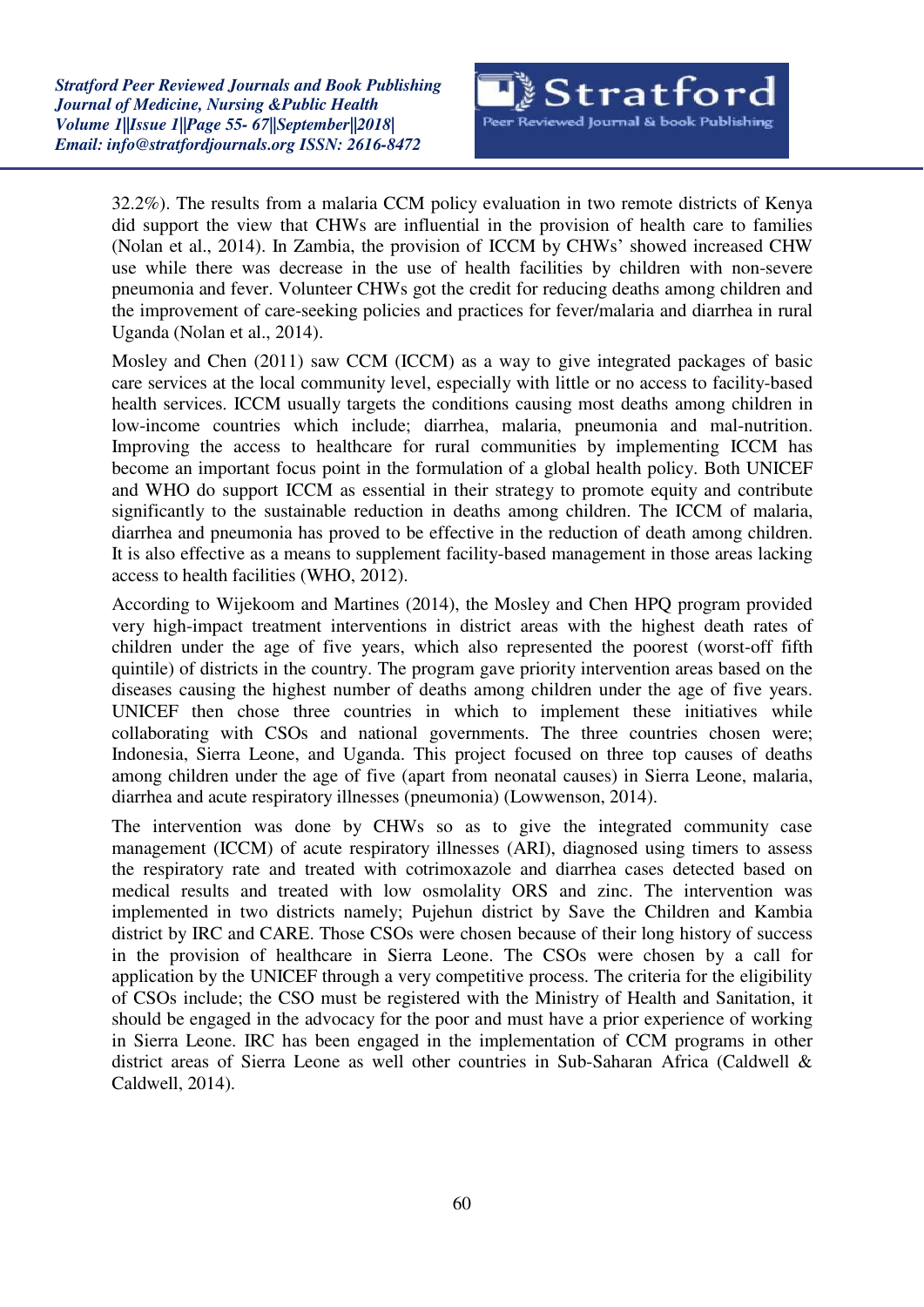#### **2.2.3 Compliance to Guidelines**

Key contextual issues have affected compliance to IMCI guidelines according to Goldman, Pebley and Gragnolati (2012). The study shows that compliance to IMCI guidelines have been influenced to a great extent by short-staffing and untrustworthy medication supplies; and the absence of genuine decentralization of compliance to IMCI guidelines control to the local level.

A study by Nolan, Angos and Cunha (2014) done in Djibouti shows that the Ministry of Health is faced with serious supervision manpower who can ensure compliance to IMCI and ETAT in on private hospitals guidelines to the rural areas which has resulted to an increase in the number of children deaths from 7% in 2010 to 11.3% in 2013.

#### **3.0 Research Methodology**

The study adopted descriptive cross sectional study design because the data was gathered just at one point in time. The study was conducted in both Bomet County Hospital which is public owned and Tenwek which is private owned. The study population was a total of 279 health workers (94 nurses, 37 doctors and 148 clinical officers inclusive of interns) who work in Bomet County Hospital and Tenwek. For this study a sample of 164 was arrived. Stratified sampling technique was first used then simple random to enhance the chances of representation within each stratum. Primary data was collected using a questionnaire. Pretesting of the study tools was carried out in Kapkatet District Hospital in order to test the validity and reliability of the study tools.

The researcher collected quantitative data. The quantitative data was analyzed through descriptive and inferential statistics using the Statistical Package for Social Sciences (SPSS version 22) and presented through frequencies and percentages. Regression analysis was used to determine the relationship between the independent and dependent variables. The Pearson correlation coefficient was used to measure the linear association between two variables, the dependent variables and independent variable. The output was presented in form of tables, bar charts, graphs and pie charts as appropriate with explanations given in prose.

#### **4.1 Data Analysis**

#### **4.2 Response Rate**

Table 1 shows tabulations of the response rate as presented below.

| <b>Response</b> | <b>Health Providers</b> |      |    | <b>Health Trainers</b> | <b>Cumulative Total</b> |            |
|-----------------|-------------------------|------|----|------------------------|-------------------------|------------|
|                 | F                       | $\%$ |    | $\%$                   |                         | $\%$       |
| Responded       | 105                     | 64   | 14 |                        | 119                     | 73         |
| Not responded   | 43                      | 26   |    |                        | 45                      | 27         |
| <b>Total</b>    | 148                     | 90   | 16 | 10                     | 164                     | <b>100</b> |

#### **Table 1 Response Rate**

**Source: Survey Data (2018)**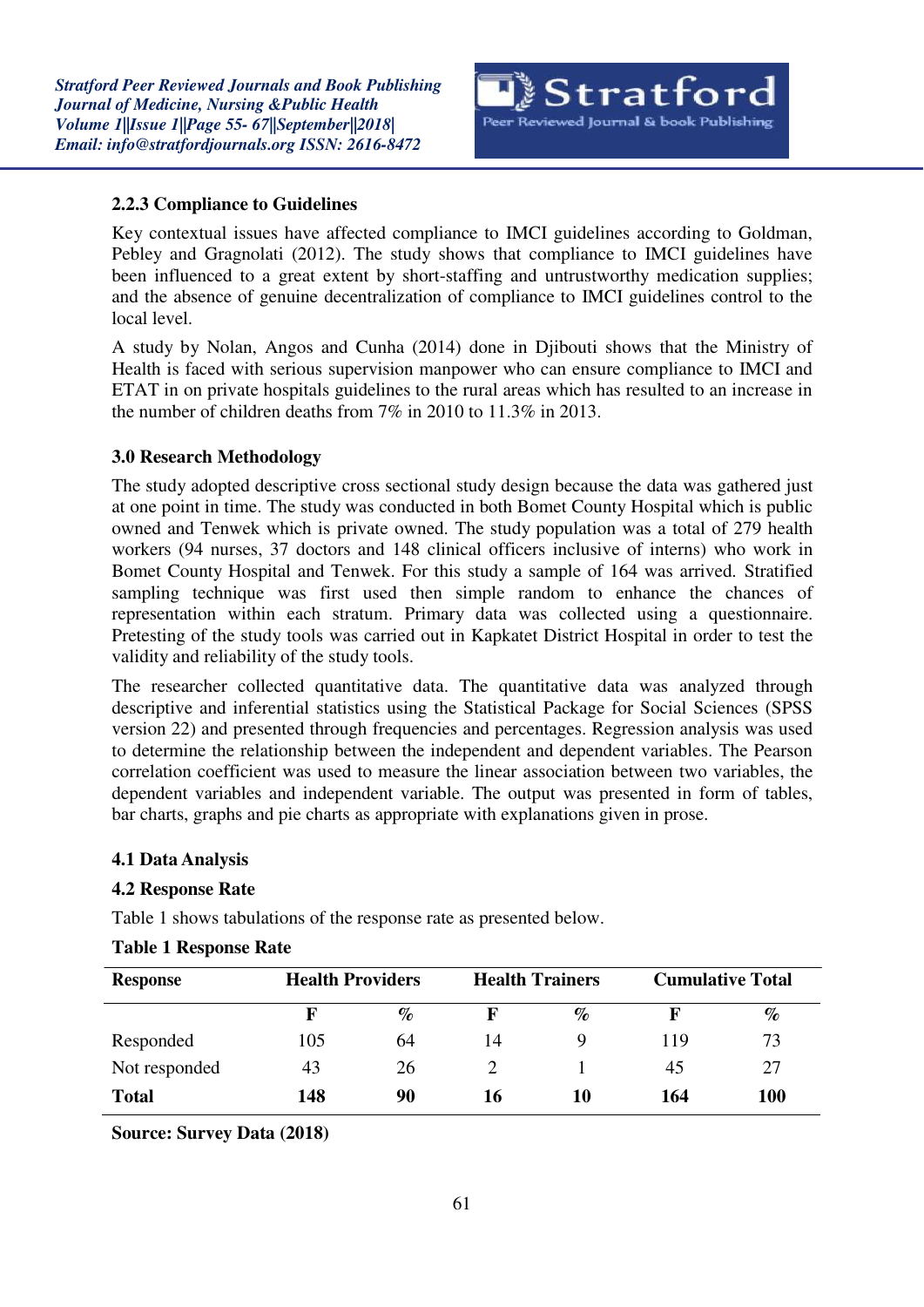

Findings show that 105 (64%) and 14(9%) health trainers responded to the questionnaires contributing to a response rate of73%.

The study considered this percentage adequate and conforms to Mugenda and Mugenda (2003) stipulation that a response rate of 50% is adequate for analysis and reporting; a rate of 60% is good and a response rate of 70% and over is excellent.

#### **4.3 Demographic Information**

#### **Table 2 Demographic Information**

| <b>Gender of Respondents</b>                                  |     | <b>Health</b><br><b>Providers</b> |                          | <b>Health</b><br><b>Trainers</b> |              | <b>Cumulative</b><br><b>Total</b> |  |
|---------------------------------------------------------------|-----|-----------------------------------|--------------------------|----------------------------------|--------------|-----------------------------------|--|
|                                                               | F   | $\%$                              | F                        | $\%$                             | F            | $\%$                              |  |
| Male                                                          | 49  | 41                                | 8                        | 7                                | 57           | 48                                |  |
| Female                                                        | 56  | 47                                | 6                        | 5                                | 62           | 52                                |  |
| <b>Total</b>                                                  | 105 | 88                                | 14                       | 12                               | 119          | 100                               |  |
| Distribution of Respondents by<br>their                       |     |                                   |                          |                                  |              |                                   |  |
| <b>Level of Education</b>                                     | F   | $\%$                              | F                        | $\%$                             | F            | $\%$                              |  |
| Certificate                                                   | 3   | 3                                 | $\overline{\phantom{a}}$ |                                  | 3            | $\overline{3}$                    |  |
| Diploma                                                       | 63  | 53                                | 3                        | 3                                | 66           | 55                                |  |
| Postgraduate                                                  | 39  | 33                                | 11                       | 9                                | 50           | 42                                |  |
| <b>Total</b>                                                  | 105 | 88                                | 14                       | 12                               | 119          | 100                               |  |
| <b>Distribution of Respondents by Age</b>                     | F   | $\%$                              | $\mathbf F$              | $\%$                             | $\mathbf{F}$ | $\%$                              |  |
| $20-29$ years                                                 | 47  | 39                                | 1                        | 1                                | 48           | 40                                |  |
| 30-39 years                                                   | 22  | 18                                | 6                        | 5                                | 28           | 24                                |  |
| 40-49 years                                                   | 28  | 24                                | 5                        | 4                                | 33           | 28                                |  |
| 50-59 years                                                   | 7   | 6                                 | $\overline{2}$           | $\overline{2}$                   | 9            | 8                                 |  |
| 60 and above                                                  | 1   | 1                                 |                          |                                  | $\mathbf{1}$ | 1                                 |  |
| <b>Total</b>                                                  | 105 | 88                                | 14                       | 12                               | 119          | <b>100</b>                        |  |
| of<br><b>Providers</b><br><b>Distribution</b><br>Health<br>by |     |                                   |                          |                                  |              |                                   |  |
| <b>Working Experience</b>                                     | F   | $\%$                              | F                        | $\%$                             | F            | $\%$                              |  |
| Less than 10 years                                            | 85  | 71                                | $\overline{7}$           | 6                                | 92           | 77                                |  |
| $10-15$ years                                                 | 10  | 8                                 | 4                        | 3                                | 14           | 12                                |  |
| More than 15 years                                            | 10  | 8                                 | 3                        | 3                                | 13           | 11                                |  |
| Total                                                         | 105 | 88                                | 14                       | 12                               | 119          | 100                               |  |

#### **Source: Survey Data (2018)**

Table 2 shows that 56(47%) of the health providers who were the majority were female while 49(41%) were male; 8(7%) of the health trainers who were the majority were male while (6)5% were female. This thus reflects a gender balance representation in the research although there was a higher female gender representation of respondents especially the health providers inBomet County Hospital and Tenwek.

As shown in Table 2, 63(53%) of the health providers who were the majority had a diploma, 39(33%) were post graduates while 3(3%) had a certificate. 9(9%) of the health trainers who were the majority were post graduates while 3(3%) had a diploma. Results show that the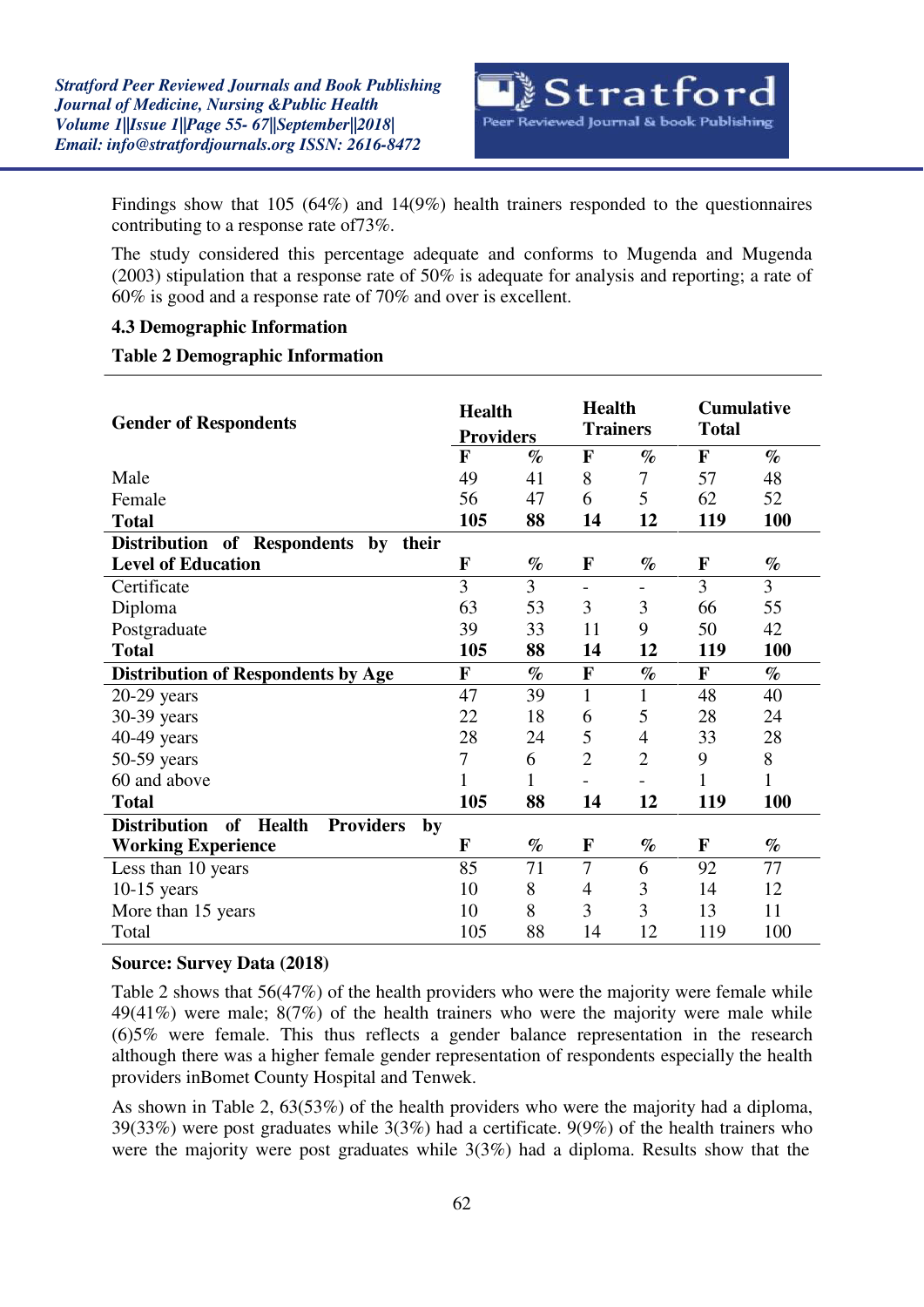*Stratford Peer Reviewed Journals and Book Publishing Journal of Medicine, Nursing &Public Health Volume 1||Issue 1||Page 55- 67||September||2018| Email: [info@stratfordjournals.org](mailto:info@stratfordjournals.org) ISSN: 2616-8472*



management of childhood illnesses is part of the diploma training curriculum for both nurse and clinicians.

Table 2 shows that 47(39%) of the health providers who were the majority were between 20 and 29 years,28(24%) were between 40 and 49 years, 22(18%) were between 30 and 39 years,  $7(6%)$  were between 50 and 59 years while  $1(1%)$  were 60 years and above.  $6(5%)$  of the health trainers who were the majority were between 30 and 39 years, 5(4%) were between 40 and 49 years, 2(2%) were between 50 and 59 years while 1(1%) were between 20 and 29 years. This was a result of the high number of clinical officers and nurses who responded to the study and according to most hospitals; staff members are employed in their youthful stage an indication that they have all undergone training in the curriculum.

Table 2 shows that 85(71%) of the health providers who were the majority had worked in Bomet County Hospital and Tenwek for a period less than 10 years while 10(8%) had worked in Bomet County Hospital and Tenwek for a period between 10 to 15 years and more than 15 years. 7(6%) of the health trainers who were the majority had worked in Bomet County Hospital and Tenwek for a period less than 10 years while 4(3%) had worked in Bomet County Hospital and Tenwek for a period between 10 to 15 years and more than 15 years. The findings show that respondents were present during the policy implementation processes that have occurred in the institution since the adaption of ETAT+ Training program.

|              |                                            | <b>Gender Job</b> |                         | <b>Highest</b>       | Age       | Number of            |
|--------------|--------------------------------------------|-------------------|-------------------------|----------------------|-----------|----------------------|
|              |                                            |                   | <b>Designationlevel</b> | <sub>of</sub>        |           | years                |
|              |                                            |                   |                         | education            |           | worked<br>in         |
|              |                                            |                   |                         |                      |           | the facility         |
| Gender       | <b>Pearson Correlation 1</b>               |                   | .002                    | $-.115$              | $-.110$   | .030                 |
|              | Sig. (2-tailed)                            |                   | .985                    | .243                 | .265      | .758                 |
|              | N                                          | 105               | 105                     | 105                  | 105       | 105                  |
|              | Job Designation Pearson Correlation .002   |                   | 1                       | .060                 | .094      | $-.210^*$            |
|              | Sig. (2-tailed)                            | .985              |                         | .542                 | .342      | .032                 |
|              | N                                          | 105               | 105                     | 105                  | 105       | 105                  |
|              | Highest level of Pearson Correlation - 115 |                   | .060                    | 1                    | $.533***$ | $.420$ <sup>**</sup> |
| education    | $Sig. (2-tailed)$                          | .243              | .542                    |                      | .000      | .000                 |
|              | N                                          | 105               | 105                     | 105                  | 105       | 105                  |
| Age          | Pearson Correlation - 110                  |                   | .094                    | $.533$ <sup>**</sup> |           | $.610^{**}$          |
|              | $Sig. (2-tailed)$                          | .265              | .342                    | .000                 |           | .000                 |
|              | N                                          | 105               | 105                     | 105                  | 105       | 105                  |
|              | Number of yearsPearson Correlation .030    |                   | $-.210^*$               | $.420**$             | $.610**$  | 1                    |
| in<br>worked | the Sig. (2-tailed)                        | .758              | .032                    | .000                 | .000      |                      |
| facility     | N                                          | 105               | 105                     | 105                  | 105       | 105                  |

#### **Table 2 Correlations of Demographics for Health Care Providers**

\*. Correlation is significant at the 0.05 level (2-tailed).

\*\*. Correlation is significant at the 0.01 level (2-tailed).

Table 3 indicates that there was no significant relationship for items on the demographics for the health trainer. However, there was statistical significance on the number of years of work, education and age for the health care provider at  $0.05$  level (p =220; 420 and 610) as shown in the table above.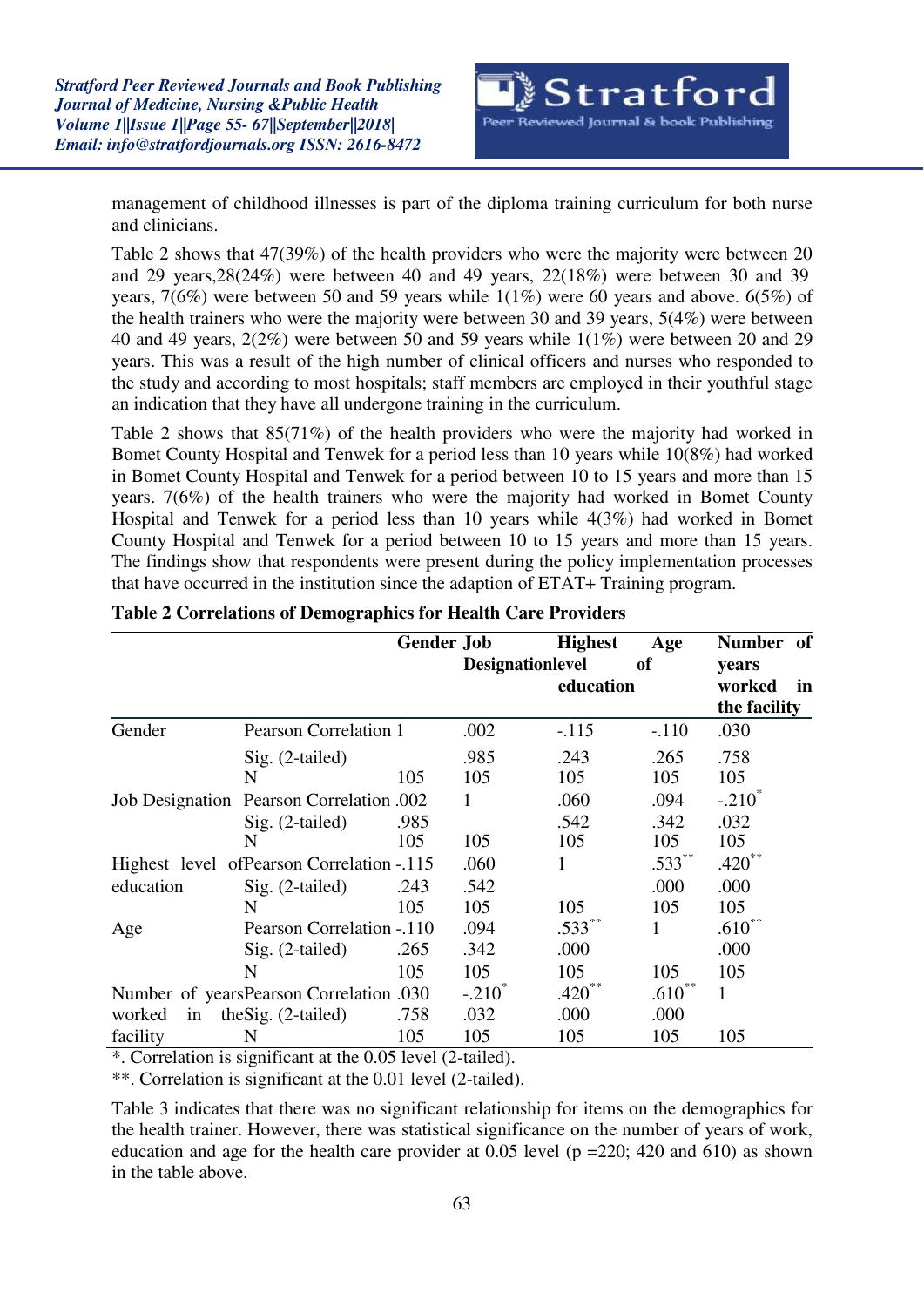

#### **4.4 Institutional Factors**

#### **Table 4 Reliability Statistics for Institutional Factors**

| Cronbach's Alpha Cronbach's Alpha Based on Standardized Items | N of Items |  |
|---------------------------------------------------------------|------------|--|
| 847                                                           | .841       |  |
|                                                               |            |  |

Table 4 shows that all the variables had a Cronbach alpha above 0.7 and thus were accepted. These represented a high level of reliability and on this basis, it was supposed that scales used in this study were reliable to capture the variables.

|                       |                             | Sum of<br><b>Squares</b> | df   | <b>Mean</b><br><b>Square</b> | F     | <b>Sig</b> |
|-----------------------|-----------------------------|--------------------------|------|------------------------------|-------|------------|
| <b>Between People</b> |                             | 940.356                  | 104  | 9.042                        |       |            |
|                       | Within People Between Items | 65.504                   | 16   | 4.094                        | 6.197 | .000       |
|                       | Residual                    | 1099.320                 | 1664 | .661                         |       |            |
|                       | Total                       | 1164.824                 | 1680 | .693                         |       |            |
| Total                 |                             | 2105.180                 | 1784 | 1.180                        |       |            |

#### **Table 5 Analysis of Variance forInstitutional Factors**

Grand Mean  $= 2.2034$ 

Based on the findings in Table 5, the means and standard deviation for availability of policy were not significantly varied. These findings are in line with Lowwenson (2010) findings that found an average score of 2.34 and found that some health care did not have a basic idea of IMCI policies thus influencing its implementation. Various challenges identified with IMCI policy availability, specifically lack of knowledge on rules of IMCI amongst the health care workers. The health workers that had knowledge on the IMCI spoke well on its approach (Frankenberg and Thomas, 2011).

This finding support a study by Kenya Demographic Health Survey (2014) and MoH (2017) who found that in 2014, that's after IMCI was introduced in Bomet, some challenges came up on policy dissemination which remained the main issue to be achieved. Absence of supervision, development and support from the health system were the main challenges experienced by the IMCI. The last is said to effect on guaranteeing steady control and educating of staff. The outcome of a study carried out in one of the rural villages in Nigeria by Lowwenson (2014) shows that there was a biting shortage of physicians so much so that one physician attended to almost 8000 patients while there were just 834 patients taken care of by one physician in the urban. This showed the skewed distribution of health professional as exacerbated by another study by Wagstaff (2014) that showed placement and distribution of different types and cadres of health professional in the rural and urban region of Madhya Pradesh in India and this was due to county policy favor.

These findings correspond with Goldman, Pebley and Gragnolati (2012) study who contends that key contextual issues have affected compliance to IMCI guidelines. The study shows that compliance to IMCI guidelines have been influenced to a great extent by short-staffing and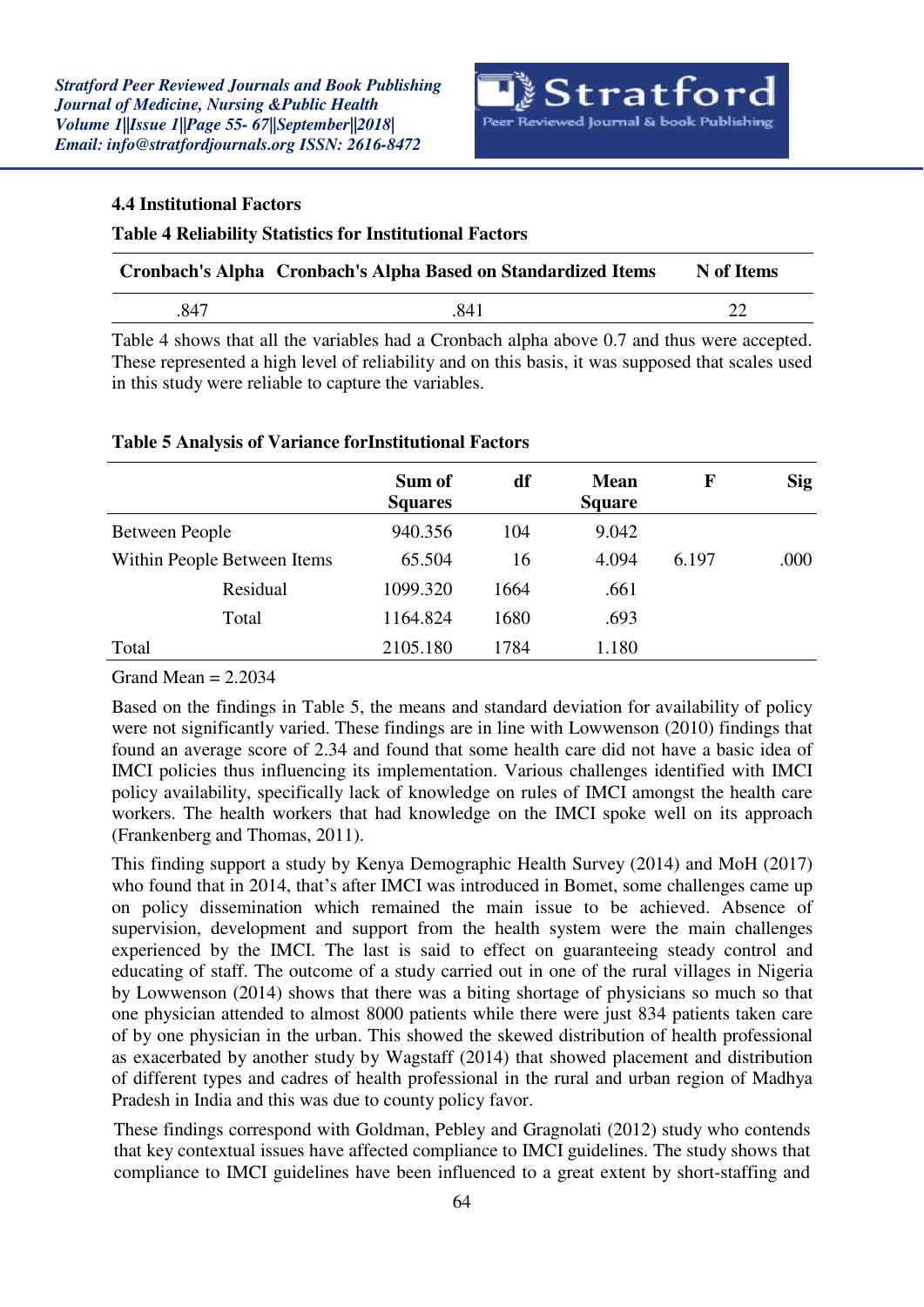

untrustworthy medication supplies; and the absence of genuine decentralization of compliance to IMCI guidelines control to the local level.

#### **4.5 Implementation of Policy on management of Childhood illnesses**

#### **Table 6 Item Statistics on Implementation of Policy**

|                                                                | <b>Mean</b> | <b>Std. Deviation</b> | N  |
|----------------------------------------------------------------|-------------|-----------------------|----|
| I always refer to the policy on IMCI<br>when managing patients | 1.5714      | .85163                | 14 |
| I have been trained on IMCI                                    | 1.7143      | .46881                | 14 |
| I have been trained on ETAT                                    | 1.8571      | .77033                | 14 |
| I have documentation on<br>performance of students on IMCI     | 2.2143      | .89258                | 14 |

The dependent variable was implementation of policy which was rated using the items in table 6 above. Though there was variation in the mean between the documentation (2.2; SD .89) and the other items, training on IMCI (mean 1.7; SD 0.467) was least varied.This results conform to the findings of Nolan, Angos and Cunha (2014) in that the Ministry of Health in Djibouti is faced with serious supervision manpower who can ensure compliance to IMCI and ETAT in hospitals guidelines to the rural areas which has resulted to an increase in the number of children deaths from 7% in 2010 to 11.3% in 2013. Compliance to IMCI guidelines have been influenced to a great extent by short-staffing and untrustworthy medication supplies; and the absence of genuine decentralization of compliance to IMCI guidelines control to the local level. In Zimbabwe, health provision was provided by the government through the Ministry of Health (Magadi and Madise, 2013). Health provision was greatly subsidized as citizens only paid half of the total cost incurred during treatment in the public hospital. This was supported by different entities such as the local government, missionaries, industrial organizations and the private sector. Due to high inflation rates in Zimbabwe, there were limited medical supplies marked with chronic shortage of drugs, deteriorated infrastructure and a thin well trained work force leading to very low rating of the country's health system by the world health organization.

#### **4.6 Suggestions on the Improvement on Implementation of the Management of Childhood Illnesses**

Countries and the training institutions were to be monitored and continuously assessed in order to ensure that highly trained health workers emerged from these institutions for quality health service provision to the masses to be realized. This was in line with the world health assembly resolutions of 2013 that encouraged, natured and supported transformative health worker education in the health sector.

#### **5.0 Conclusions**

The study also established a significant positive relationship between institutional factors and implementation of policy on management of childhood illnesses where a unit increase in institutional factors leads to an increase in implementation of policy by  $0.824$ , p $>0.01$ . The study concluded that institutional factors influenced the implementation of policy on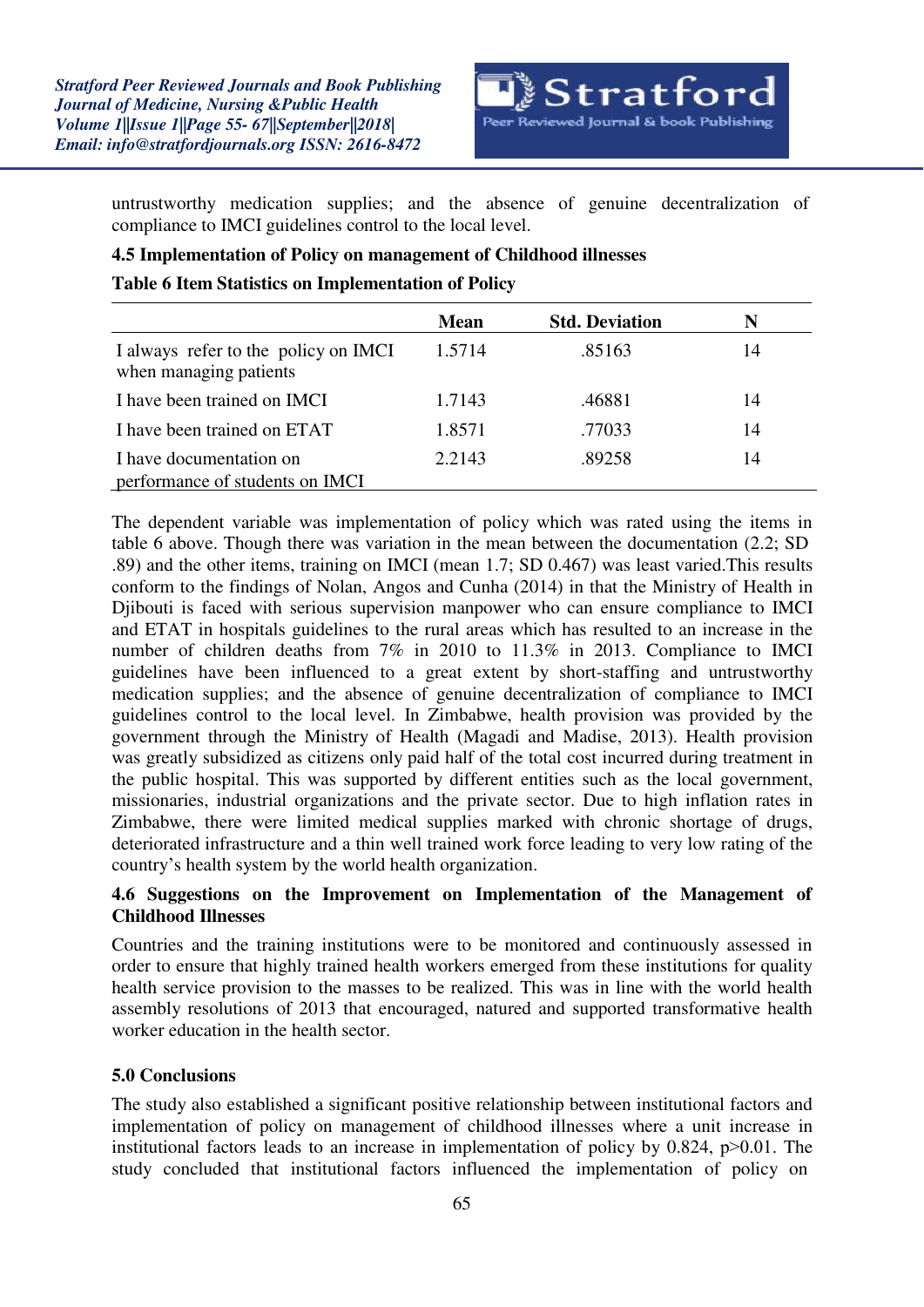

management of childhood illnesses in Bomet County though there was a perception that availability of policies in the hospital, policy dissemination and compliance had not been well implemented. Further, a unit increase in institutional factors would lead to an increase in implementation of policy.

#### **6.0 Recommendations**

The study recommends that iinstitutions in Bomet County facilitate the dissemination and compliance to the implementation of the policy on management of childhood illnesses.

#### **7.0 References**

- Arner, J. (2010). A phenomenological approach to political competence: Stories of nurse activists. *Policy, Politics, & Nursing Practice, 4*(2), 135-143.
- Caldwell, J. & Caldwell, B. (2014).Poverty and mortality in the context of economic growth and urbanization. *Asia-Pacific population journal; 17*: 49.
- Department of Health and Human Services. (2011). *Healthy people 2011: Understanding and improving health.* 2nd ed. Washington, DC: U.S. Government Printing Office. Retrieved Oct 30, 2011 from <http://www.healthypeople.gov/Document>
- D'Souza, R. (2013). Role of health-seeking behavior in child mortality in the slums of Karachi, Pakistan. *Journal of biosocial science;* 35:131-144.
- Ellenbecker, C., Fawcett, J. & Glazer, G. (2012). A nursing PhD specialty in health policy: University of Massachusetts Boston. *Policy, Politics, &Nursing Administration, 6*(3), 229 235.
- Frankenberg, E. & Thomas, D. (2011).Bargaining power within couples and use of prenatal and delivery care in Indonesia. *Studies in family planning;* 32:130-146.

Gitonga, L. (2008) Positive Work Environment. *Kenya Nursing Journal*, 37, 13-15.

- Goldman, N., Pebley, A. &Gragnolati, M. (2012).Choices about treatment for ARI and diarrhea in rural Guatemala. *Social science medical journal*; 55:1693-1712.
- Hobcraft, J. &Rutstein, J. (2015). Demographic determinants of infant and early child Mortality. *A comparative analysis population studies*; 39:363-385.